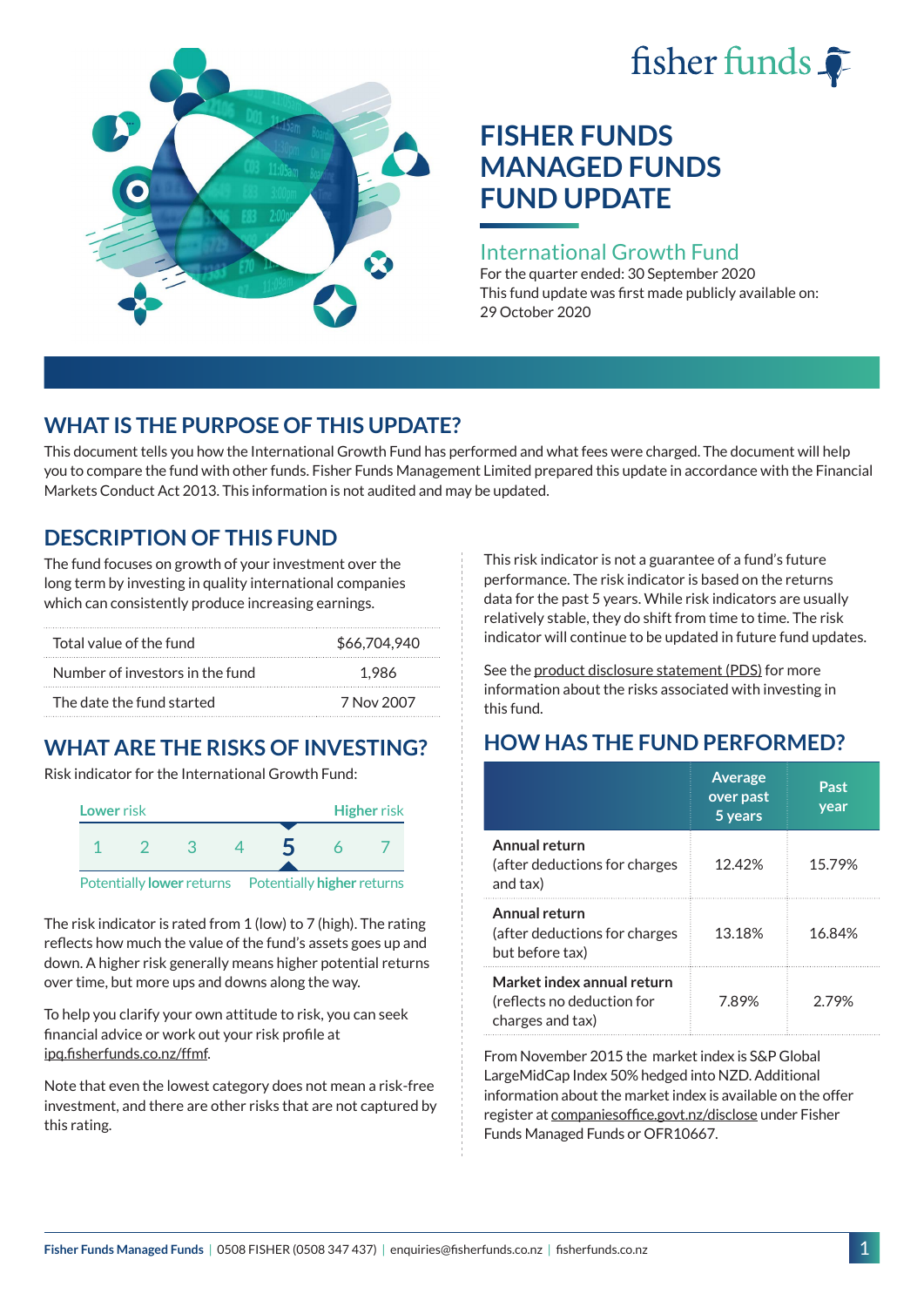### **ANNUAL RETURN GRAPH**



This shows the return after fund charges and tax for each of the last 10 years ending 31 March. The last bar shows the average annual return for the last 10 years, up to 30 September 2020.

**Important:** This does not tell you how the fund will perform in the future.

Returns in this update are after tax at the highest prescribed investor rate (PIR) of tax for an individual New Zealand resident. Your tax may be lower. The market index return reflects no deduction for charges and tax.

#### **WHAT FEES ARE INVESTORS CHARGED?**

Investors in the International Growth Fund are charged fund charges that include GST. In the year to 31 March 2020 these were:

|                                                | % of net asset value |
|------------------------------------------------|----------------------|
| <b>Total fund charges</b>                      | 2.64%                |
| Which are made up of:                          |                      |
| Total management and<br>administration charges | 1.45%                |
| Inding:                                        |                      |
| Manager's basic fee                            | 1.29%                |
| Other management and<br>administration charges | 0.16%                |
| Total performance-based fees <sup>1</sup>      | 1.19%                |

Small differences in fees and charges can have a big impact on your investment over the long term.

#### **EXAMPLE OF HOW THIS APPLIES TO AN INVESTOR**

Katie had \$10,000 in the fund at the start of the year and did not make any further contributions. At the end of the year, Katie received a return after fund charges were deducted of \$1,579 (that is 15.79% of her initial \$10,000). Katie did not pay other charges. This gives Katie a total return after tax of \$1,579 for the year.

## **WHAT DOES THE FUND INVEST IN?**

#### **Actual investment mix**

This shows the types of assets that the fund invests in.



#### **Target investment mix**

This shows the mix of assets that the fund generally intends to invest in.